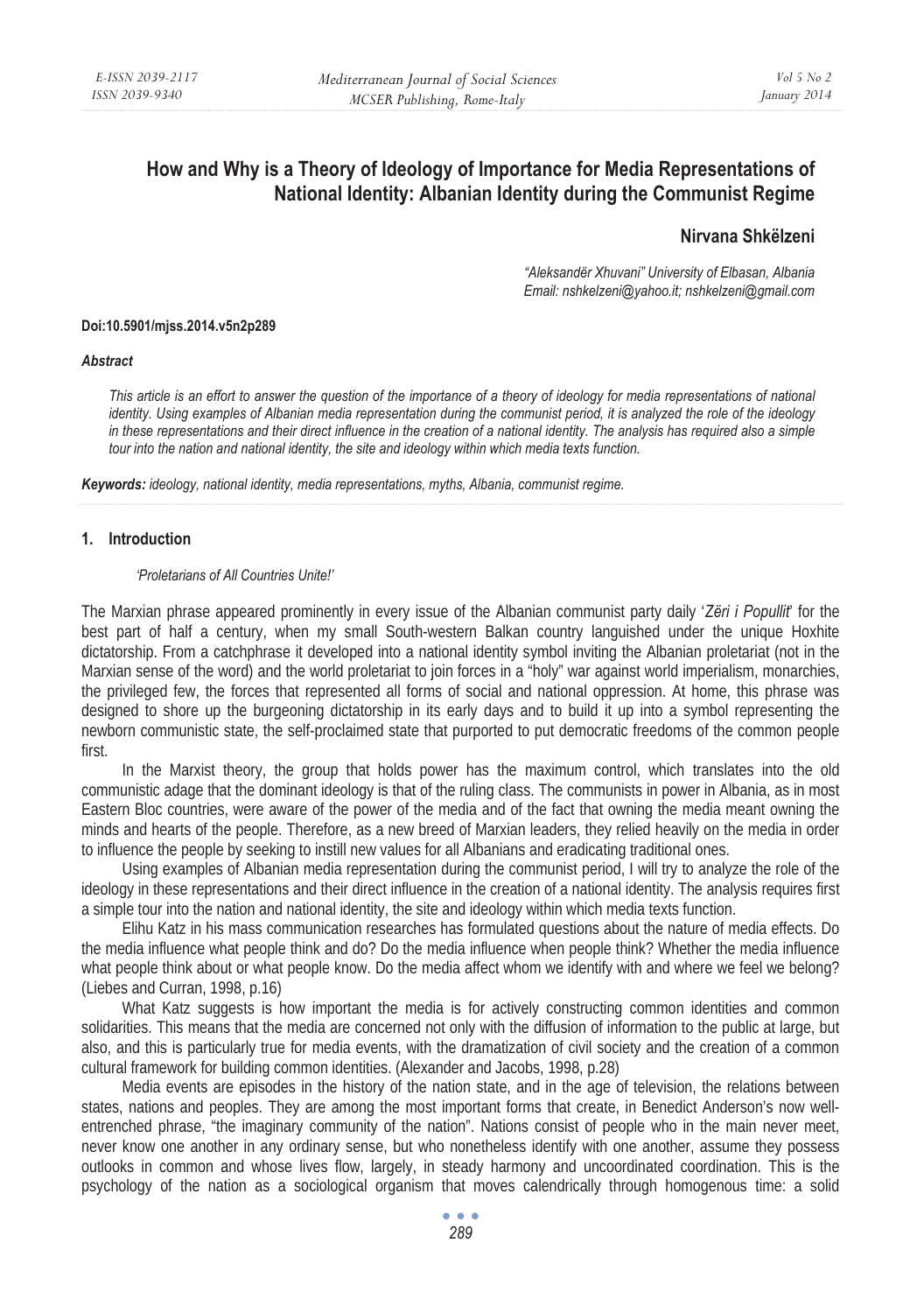community, invisible and anonymous, united by a shared reality existing under the date of a newspaper or the dailyness of the television broadcasts. (Carey, 1998, p.43)

The task of picking up the threads that connect ideology and media is a demanding one. Referring to Croteau, when the scholars examine media products to uncover their ideology, they are interested in the underlying images of society they cater for. In this context, an ideology is basically a system of meanings that helps define and explain the world and that makes value judgments about that world. It is related to concepts such as worldview, belief systems and values. However, it is broader than those terms. It refers not only to the beliefs held about the world but also to the basic ways in which the world is defined. (Croteau and Hoynes, 2002, p.160).

The pivotal problem of power is essential for the definition of ideology. In ideological terms, media messages not only promote the ideas and the worldview of the dominant class, as I will show later, but also contain and spread challenging opinions, as happens in the democratic societies, producing an output, which is not authoritative control but influence.

Analyzing a number of issues relating to the question of ideology, Ferguson stresses that ideology is about the way people relate to each other in specific societies, from the most personal to the most abstract levels. It is, in part, what we believe. However, it is also about the ways in which what we believe manifests itself in our behaviors as individuals, as communities, and as nations. (Ferguson, 2004)

Sharing the same opinion with Ferguson (1998), that there is no way that we can write about and research the media and representations of 'race' in the media and stand somehow outside ideology and the ideological, we can shift from here trying to explore the ideological content of media representations as valid sources that shape national identity. Before looking at and analyzing the ideological implications of media texts, I will consider first the question of nation and national identity.

# **2. Nation and National Identity**

Issues related to nationhood, nationalism and national identity have been the objects of exploration for many scholars and theorists. Reicher and Hopkins (2001) face common hypothesis of what national identity means by dealing with key concepts of identity, national character, national history and nationalist psychology. What concerns them is how constructions of national identity influence the way in which people are mobilized in transforming societies, creating and redesigning nations.

Miller (1995) will support the principle of nationality. He will recognize five elements that make up national identity. A community constituted by shared beliefs and mutual commitment, extended in history, connected to a particular territory and marked off from other communities by its distinct public culture – serve to distinguish nationality from other collective sources of personal identity.

Arguing from a supranational prospect held out by EU and defending the declaration of the French historian Ernest Renan ("Nations are not eternal. They had a beginning and they will have an end. And they will probably be replaced by a European Confederation."), Anne Marie Thiesse (1999) draws up a list of the symbolic and material items which any real nation need to possess: a history establishing its continuity through ages, a set of heroes embodying its national values, language, cultural monuments, folklore, historic sites, distinctive geographical features, a specific mentality and a number of picturesque labels such as costumes, national dishes or an animal emblem.

According to Anthony Smith what he means "by 'national' identity involves some sense of political community, however tenuous. A political community in turn implies at least some common institutions and a single code of rights and duties for all the members of the community. It also suggests a definite social space, a fairly well demarcated and bounded territory, with which the members identify and to which they feel they belong…" (Smith, 1993, p.23)

Smith offers an analysis of what is a nation and describes two different models: the Western and the East-European model of nation formation. The Western model of the nation is, in the first place, a predominantly spatial or territorial conception. According to this view, nations must possess compact, well-defined territories. People and territory must, as it were, belong to each other…

A 'historic land' is one where terrain and people have exerted mutual, and beneficial, influence over several generations. The homeland becomes a repository of historic memories and associations, the place where our 'sages', saints and heroes lived, worked, prayed and fought. All this makes the homeland unique. Its rivers, coasts, lakes, mountains and cities become 'sacred' – places of veneration and exaltation whose inner meanings can be fathomed only by the initiated, that is, the self-aware members of the nation.

The second element is the idea of a *patria*, a community of laws and institutions with a single political will.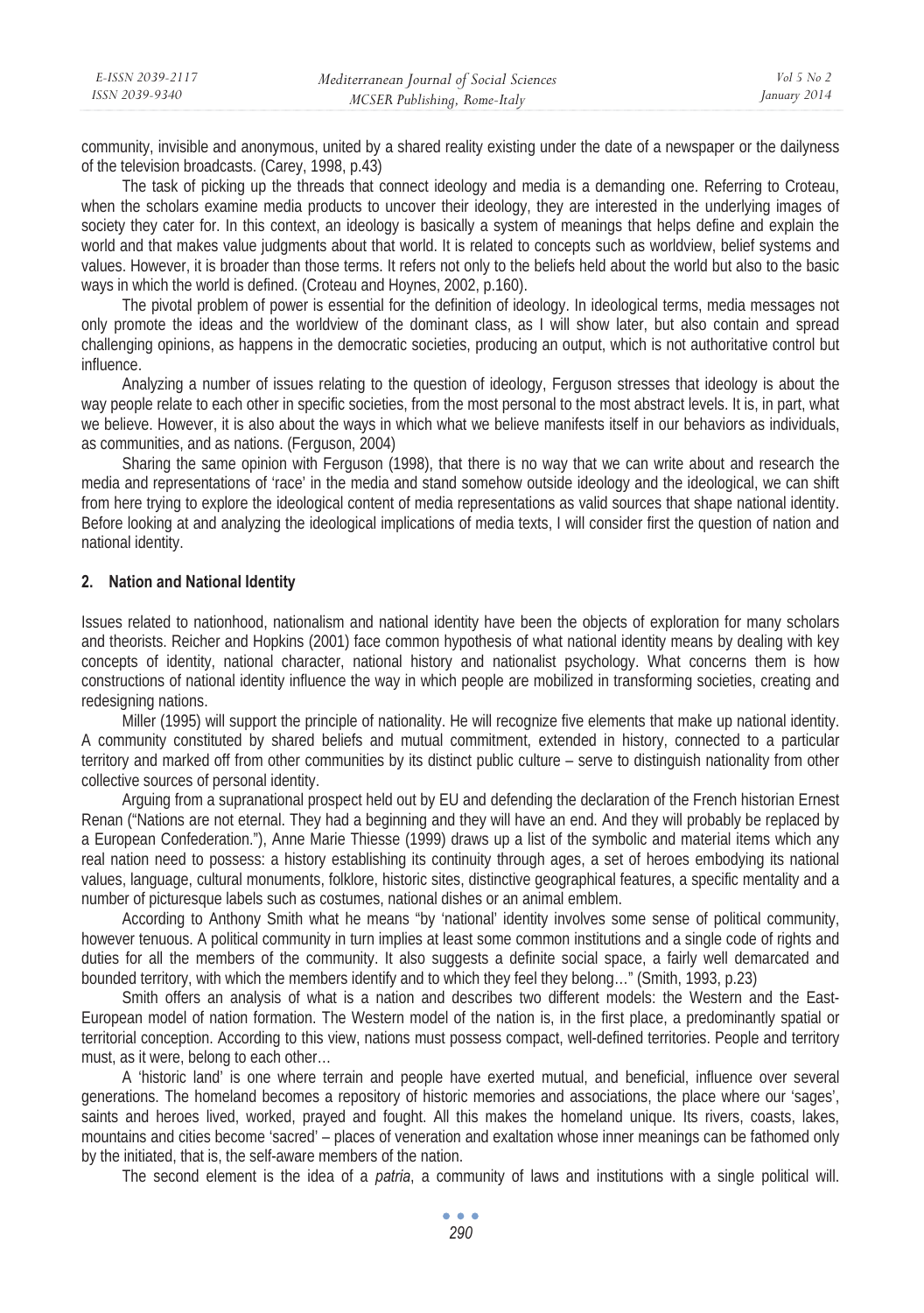Concurrent with the growth of a sense of legal and political community we may trace a sense of legal equality among the members of that community. The legal equality of members of a political community in its demarcated homeland was felt to presuppose a measure of common values and traditions among the population, or at any rate its 'core' community. In other words, nations must have a measure of common culture and a civic ideology, a set of common understandings and aspirations, sentiments and ideas that bind the population together in their homeland (Smith, 1993, p.9-11). The question of common culture has been the object for a cultural analysis of the nation. This is not about the application of a new method. Conducting a cultural analysis enables us to conceptualize the object with a specific and characteristic set of emphases. People are not merely legal citizens of a nation; in an important sense a nation is also a symbolic community, which creates powerful – and often pathological – allegiances to a cultural ideal; for example 'the British way of life'.

Most often, as Ernest Gellner argued in his '*Nations and Nationalism'* (1983), this cultural ideal is expressed in the motivation to unify, to create a congruence between membership of the political nation-state and identification with a national culture, a way of life. (Evans, 2000)

Much of what goes to make up our sense that we belong to a unified nation as Eric Hobsbawm (2000) point out in '*Mass producing traditions, Europe, 1870-1914'*, consist of constructs in the form of public ceremonies, symbols, institutions and discourses invented no more than a century ago.

In this context, what it means for me to be and to feel an Albanian, and others as Greek, Italian, and American, is connected with an amount of cultural representations that serve to attain a national identity.

Going back to the models of nation, Smith recognizes the East European model as a rather different with added elements. He terms this model an 'ethnic' conception of the nation because its distinguishing feature is its emphases on a community of birth and native culture. Differing from the western concept, whether one stayed in his community or emigrated to another, he remained ineluctably, organically, a member of the community of his birth and were forever stamped by it. A nation, in other words, was first and foremost a community of common descent.

Behind the rival models of the nation stand certain common beliefs about what constitutes a nation as opposed to any other kind of collective, cultural identity. They include the idea that nations are territorially bounded units of population and that they must have their own homelands; that their members share a common mass culture and common historical myths and memories; that members have reciprocal rights and duties under a common legal system; and that nations possess a common division of labour and system of production with mobility across the territory for members. (Smith, 1993)

George Schöpflin offers a developed analysis on the nature of myth, as a constitutive part of national identity. He gives a description of the two meanings of myth: the one popular meaning that refers to what we see in the press, as a story, as an invention, as a fabrication, something in which we do not believe. The second one defines myth as a set of ideas with a moral content told as a narrative by a community about itself. In this sense, myth may or may not be related to historical truth, though those who rely on the narrative generally believe that it is. At most, myth is a way of organizing history to make sense of it for that particular community. Furthermore, for myths to be energizing, they must have both a positive and negative polarity. The universal structure of myth is as a narrative recounting something evil being overcome by virtue. Myths, therefore, are an ineluctable aspect of collective existence. Indeed, all collectivities have them – they cannot exist without them.

Taking into account that belonging to a community is a key aspect of our humanity and that without sharing in collective meanings, we cannot make sense of the complexity of the world. So myth gives to the collective existence a temporal dimension, it roots the member of a community in a shared past which may be imprecise, but is felt to be authentic; it gives them a sense of a shared future. No community can exist without a sense of a shared past and a shared future.

What Schöpflin (2002) considers as one of the most controversial aspects of myth is its relationship to nationhood and nationalism. Nations are partly held together by their myths of identity, origins, future or other experiences. Crucially, as myth is an aspect of collective existence, it forms a part of the theories of collective action. Myths do help to sustain nations and nations rely on myth for that reason. Myths contribute to the creation of identity by establishing the boundaries of identity, by binding together the members of the nation, by excluding non-members through collective meanings by which individuals know themselves and their fellow members, recognizing without further reflection the tacit limits of solidarity, obligation and trust and pursuing transactions with a minimum of negotiation.

Schöpflin emphasizes the social role of the myth, defining myths as identity - constitutive narratives reproduced as a set of shared ideas by members of a nation to define their characteristics and boundaries.

Malinowski also stressed the social power of myth and the potency of its use in matters of political concern that have to do with the legitimation of the inequalities of privilege and status. Accordingly, the role of myth in a given social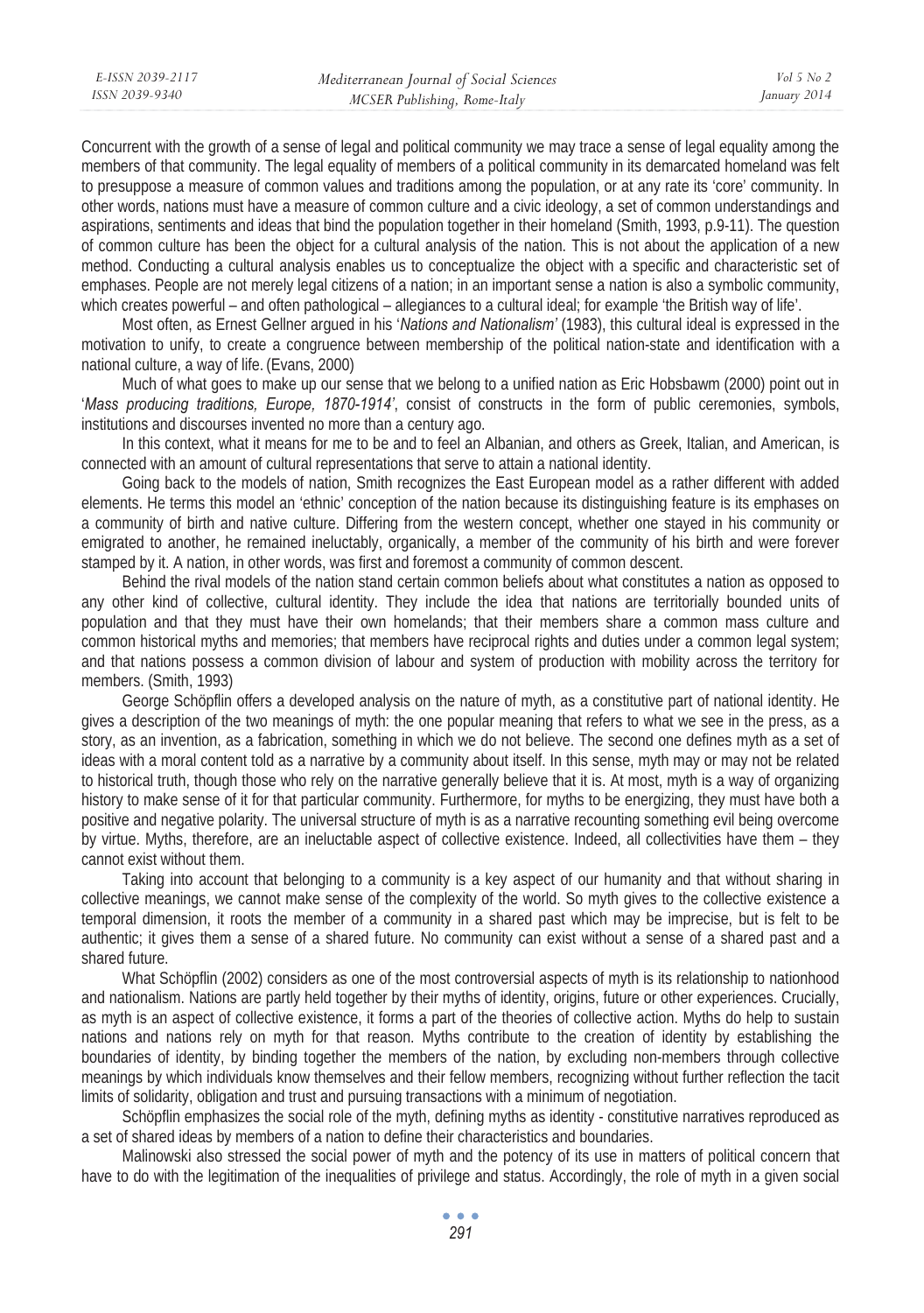group includes the construction of a collective identity as well as the justification and sanctification of existing rules and leadership. (Cit. in Schwander Sievers, 2002, p.8)

Considering the above and how myths are used in shaping national ideology, as well as how they affect the exercise of power, the object of my analysis will be the political and social context of Albania during the communist period. In this specific period, particular myths were created, transformed, used and manipulated in order to establish the legitimacy of leadership or to tell the Albanians about themselves.

## **3. Albanian Myths, National Identity and Media Representations**

After the Second World War, Albania led by Enver Hoxha set out to align itself with countries of the Communist bloc, which had the same goal of building socialism according to the ideas and principles of the Marxist ideology.

A part of the philosophy, which Enver Hoxha sought to implement in the new Albania he envisaged to build, is found in the first two pages of the Declaration of the 2nd Meeting of the Anti-Fascist National Liberation Council of Albania on the Rights of Citizens, published on October 23, 1944.

"Throughout their centuries-long history, the Albanian people….have never submitted to their enemies and have heroically weathered through all the storms that swept their territory and threatened them with extermination….In the heat of their heroic war (World War II), the people laid the foundations of their democratic power cemented with the blood of their worthy sons and genuine patriots. The Albanian people took up arms, hurled themselves into this war of liberation, relying on their own forces and confident of final victory… For the first time in their history, the Albanian people have become masters of their destiny, finally determined to bury their past of suffering and build instead a new state in which they will live in peace and happiness, free and enjoying equal rights."(Cit. in O'Donnell, 1999, p.1)

The Declaration contains two crucial statements: building a new state *(emphasis on new)* by 'relying on their own forces,' both of which would play such an important role over the years later.

Although Albania's history as such is outside the scope of this analysis, it is necessary that some mention is made of a few dominant themes which had a great impact upon the events explored in this essay.

Skanderbeg is the hero of the Albanians. Considered as the most successful general of his time, he managed to stem the advance the Ottoman Turkish armies for a quarter of a century (1443-1468). Upon his death, Albania succumbed to the Ottoman domination and remained under its rule until 1912. The 19th century marks the beginning of the Albanian national awakening, better known as Albanian National Renaissance, relying heavily on the iconic figure of Skanderbeg. Nationalism started as a phenomenon of an elite group of Albanians living abroad. It was based on the idea of the Albanian nationhood, with the aim of preventing the partition of Albanian territories among its neighbors.

For Albanian nationalists the reconstruction of the past was important to give evidence to the Albanians that they shared a common history. As with almost every Balkan nationalist project, an episode taken from medieval history was central to Albanian national mythology. The Albanian nationalists' choice was naturally Skanderbeg, who had all the components for building a myth. Skanderbeg was a rather well documented historical figure *(about 400 books were published about him throughout Europe since 1561)*, and the memory of his deeds was alive in oral tradition, too. The nationalist writers needed to do nothing more than restore his image and his role as a national father figure. As with most myths, his figure and his deeds became a mixture of historical facts, truths, half-truths, inventions and folklore. Skanderbeg was made a national hero although his action had never really involved all Albanians. He became simply the national hero of the Albanians, the embodiment of the myth of 'continuous resistance' against their numerous foes over the centuries.

The transformation of Skanderbeg into a national symbol did not just serve national cohesion. Skanderbeg's myth became the national argument proving Albania's cultural affinity to Europe, considering that in Arberesh poems ( *Albanian settlers in Italy*) he was not only the defender of their home country, he was also the defender of Christianity. In the national narrative, Skanderbeg symbolized the sublime sacrifice of the Albanians in defending Europe from Asiatic hordes. (Misha, 2002)

In November 28, 1912, Albania became an independent state; however. The mark of Turkish rule was all too obvious both in the religious groups, with Moslems being predominant, and in the psyche of the ordinary Albanian.

The cumulative effect of the various factors, which shaped Albania's past, was emphasis on independence and sovereignty as a must and a stepping stone towards a modern state. It was against this historical backdrop that Enver Hoxha assumed power.

Once the communists established themselves at the helm of the state, they set about devising a dynamic national ideology policy, focused on the molding of a national community, which meant developing a unified code of national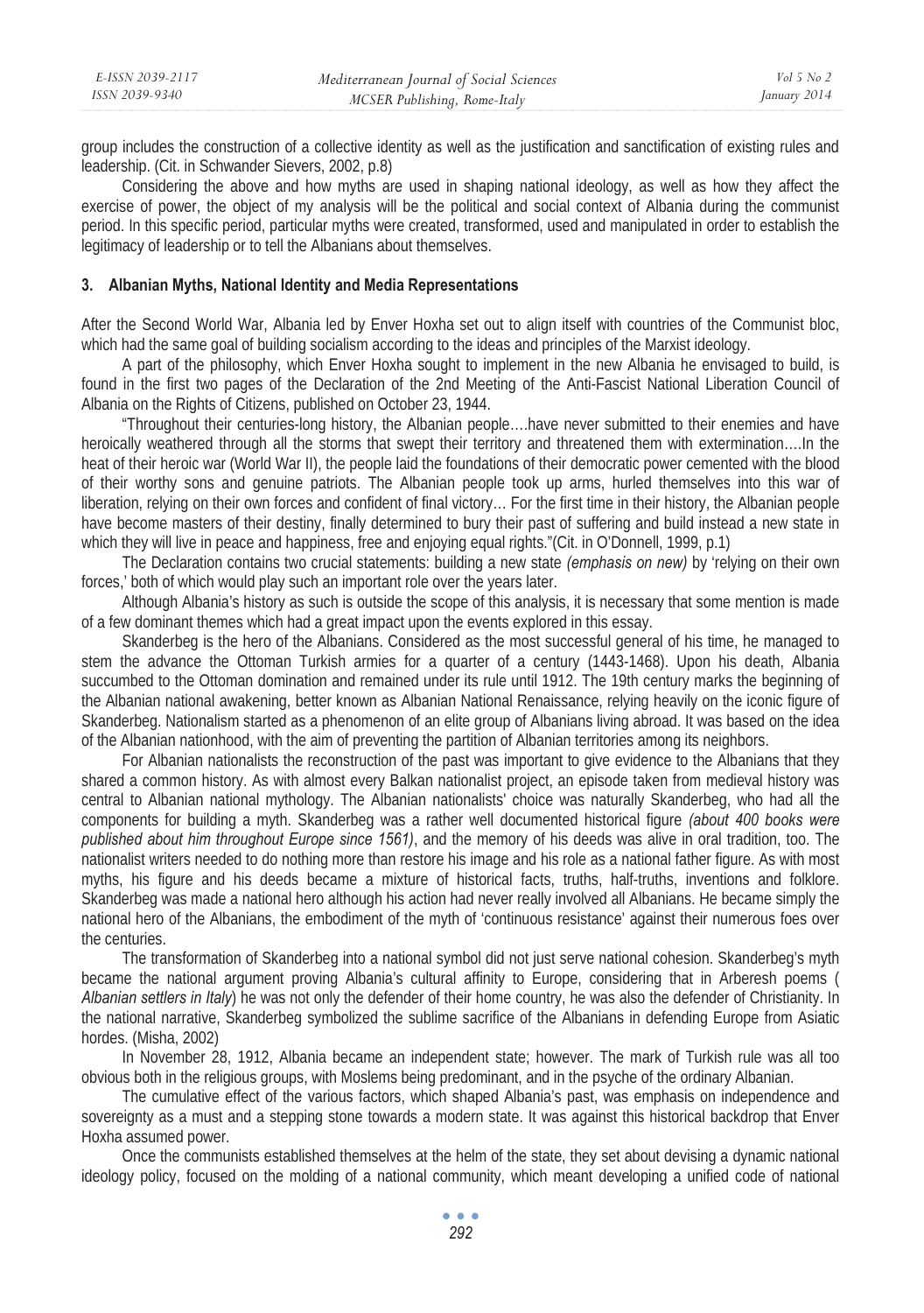values and symbols, thus creating the necessary formative framework, which would secure state control of society. It also meant minimizing the many existing social and cultural cleavages through 'socializing' and integrating the Albanians this side of the state borders into one homogeneous ideology of shared cultural and historical heritage.

In such a situation the doctrine of national unity, which must be seen as a reaction to prevalent insecurities in the Balkans in the aftermath of WWII, became central to national ideology during the communist period.

The task to ensure a common public, mass culture was entrusted to party ideologists in charge of the educational system and the media.

Ideological inculcation began at the tender age of prep school children. As the schoolchildren advanced to higher levels of the educational system, the tools of their indoctrination became more sophisticated.

During the Ideological and Cultural Revolution, soon after the 5th Congress of the Party of Labour of Albania, 1- 8November, 1966, Hoxha delivered a speech in which he detailed the importance of teaching the population in a manner which lends itself to the building of a Communist mind-set:

 "…We educate the people with the communist morality in order to build socialism and communism and, to complete this construction successfully, we educate them ideologically, morally, technically, right through the construction of socialism. This construction follows the basic laws which Marx, Engels, Lenin and Stalin teach us. This is the mother theory, the main outlines of which the communists must master first of all…" (Cit. in O'Donnell, 1999, p.115)

Enver Hoxha was fully aware of the importance of inculcating and propagating the communist ideology from the early days at the head of the Albanian state inasmuch as control of people's minds meant control of the state.

"Zëri i popullit", the party newspaper of national circulation which never ceased publication since its first issue appeared in 25 August 1942, was seen as the main tool for the indoctrination of the masses. In the words of a leading writer, Dritëro Agolli, "Under the guidance of Enver Hoxha, our teacher, "Zëri i popullit", became the first university of the Albanian communist journalism."(Agolli, 1987, p.184) It carried every single report on party meetings, conferences and congresses. The headlines featured news items about fulfillment of work quotas in this and that area, which were invariably set by the party, or the stern verdicts of communist inspired courts of law, ruthlessly punishing people's enemies. Also, the drive for the emancipation of women, the voluntary work done by teams of young "volunteers" for the building of the new socialist Albania, the eradication of religious beliefs and their substitution by Comrade Enver's lifegiving teachings (compare Chairman Mao's little red book of ten commandments), were part of these headlines. What he was driving at was to build a father figure similar to the image of Skanderbeg.

On the 25th anniversary of its publication, "Zëri i popullit" (*People's Voice*) wrote:

*….The people consider "Zëri (i popullit)" as the symbol of their very existence… because it writes their history. This Voice rang at times high and booming, at times low, but it never died for neither the axe (symbol of fascism) and the*  fire, nor the peals of church bells could suppress it. It was at its highest during the partisan warfare with calls that rallied *the people. What was the first issue that the Party's boys and girls printed underground in the middle of the night? It was the first salvo of fire that heralded the birth of the popular Voice. We are celebrating its birthday today that it has*  reached the peak of its youth. What can we read in the story of its existence? We read the story of the whole people. *Read that story and you will realize that you have read the most beautiful red story of all times. Those leaflets were not petals; they were banners. Those words are not sighs; they are bombs. In one page, you can hear the pistol fired against traitors and spies; in another page, you can hear the fury of popular demonstrations in town squares. Each*  page you turn smells of gunpowder. Each page, like the big screen, reveals the long marches in wintry nights or the *fighters around the bonfires, and you can almost hear their song…* 

It is the essence of the 25 year-long history of Albanian communism. As you leaf through its pages, you reach the chapter devoted to the joys and problems of the people in the march of the revolution. The war is over but the fight for a better future is not. It calls for more sacrifices, more toil and sweat. The enemy is the rich merchant, the big landowner, and the diversionist bands that targeted party secretaries. The same People's Voice that thwarted provocations and sang the praises of a new breed of freedom fighters. Between the lines, you can picture in your mind the wheat fields of the cooperative farms and the voice of the farmers mingling with the rumble of farming machines… you can see the industrial parks going up and can hear the sirens announcing the triumph of the people. Socialism grows by defeating the Titoites, Khrushchevites, and the imperialist-revisionist blockades. The *People's Voice* became the ideological banner bearer of the revolutionaries. The enemies of the party hate this *Voice,* which strikes terror into their hearts and they seek to smother it. However, it booms loud and stern like an ocean in rage. It is the voice of the future…" ("The Brilliant Albanian word", People's Voice, 25.08.1967)

This passage clearly shows the ideological extent of the message of the main party newspaper. In the recreating the history, it overemphasized the National Liberation War. The portrayal of party commissars and partisans sought to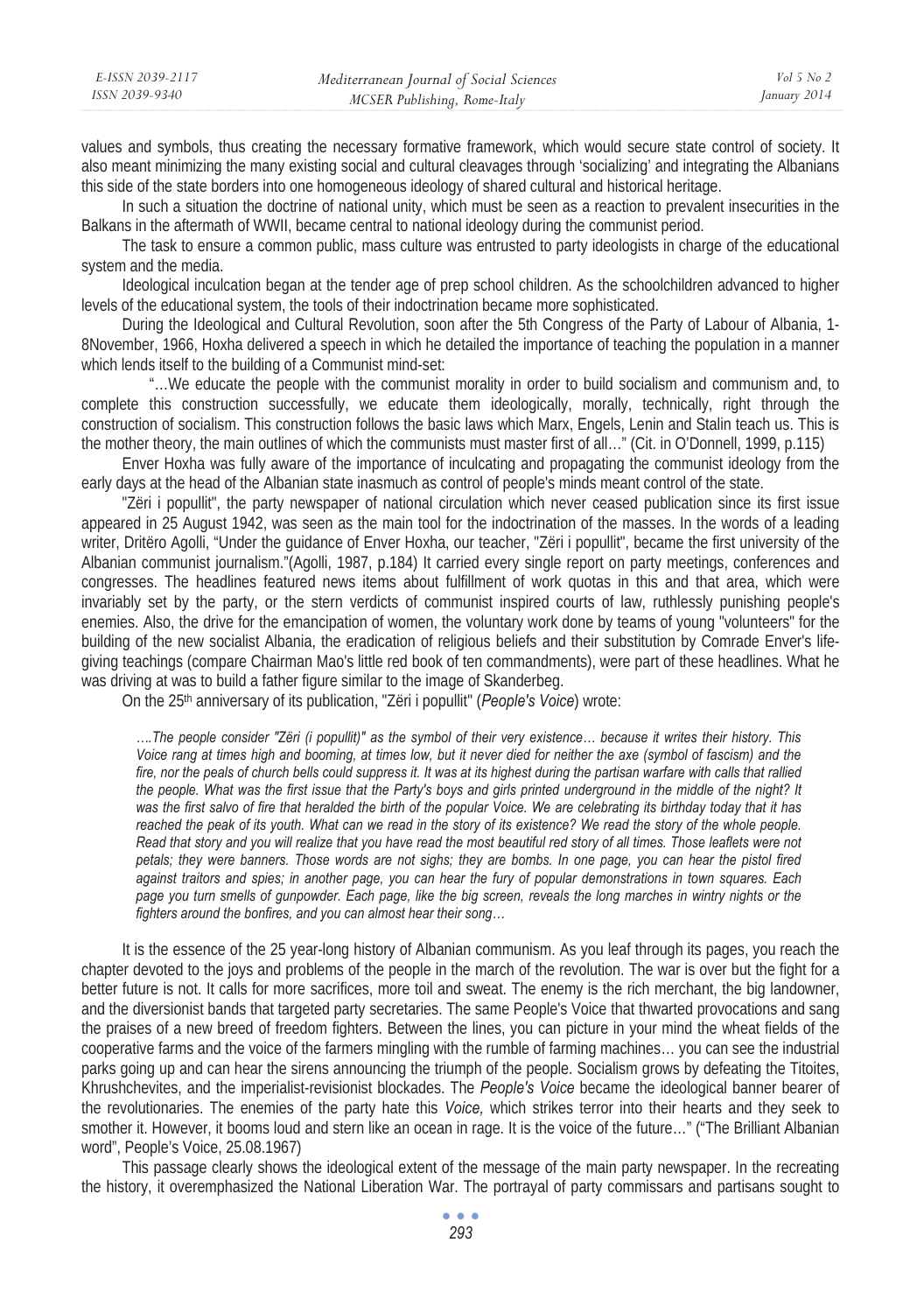cultivate the myth that Albanians' centuries-long struggle against enemies was only crowned with the glorious victory thanks to the party.



The picture of Pandi Mele "The partisan's diary" is a good expression of this new mythology as one of the common compositions in Albanian socialist paintings. Here we see a partisan with a red star on his cap writing in his diary. What is he thinking and writing about? Naturally, he is not writing about the old nationalist myths. Instead, he is writing about the glorious victories of the battles against the occupiers of the country. He is writing about the Communism as the future ideology of the world and about the Albanian Communist Party as the only one, which would realize these aspirations in Albania. In his face are visible the red colored wounds. In his brightening eyes, one can read the hope that his dreams could come true, as well as his determination to be part of that dream, to be 'a strong brick' in the Communist Albanian building.

The regime, however, needed to cement the connection between past and present values. Hence, the imperative of creating the image of the new man -- one that was present in every cell of society and filled every page of literary works, every art gallery and all aspects of culture. By presenting the dictatorship of the proletariat as power for the people, it attributed every success to the input of the new man who followed the voice of the party -- the voice that drowns the noisome church bells and the cry of the muezzin from the minaret, who were identified with the rest of the political enemies. The result of intensive propaganda was the image of the new communist who builds socialist Albania with confidence in a better future.

Noel Malcolm (2002) in her study about Albanian myths will distinguish four major categories: the myth of origins and priority; the myth of ethnic homogeneity and cultural purity; the myth of permanent national struggle; and the myth of indifference to religion. Of these, the first is directly historical, concerned as it is with establishing a chronological priority over other peoples. But it also underlies other myths: it provides the identity of the Ur-Albanian people whose unchanging characteristics (ethnic homogeneity, cultural purity, national struggle and religious indifference) are then exhibited throughout Albanian history.

As mentioned earlier, because of conversion to Islam during the 500 years of Ottoman rule, Albania became a predominately-Moslem country in Europe, with about 10% of the population Catholic and about 25% Orthodox. From the nationalistic perspective, the three religions were interpreted as dividers of the Albanians. However, one of the leading figures of the National Renaissance, Pashko Vasa, wrote 'the Albanians' religion is Albanianism,' with the sole aim of uniting Albanians.

Enver Hoxha and the party propaganda machine adopted this catch phrase in the drive unleashed in 1967 for the eradication of religious beliefs, which he saw as a conservative force and, in Marx' words, the 'opium for the people.' With this fresh campaign, he sought to achieve two goals: to weld the Albanian nation together and to legitimate the creation of the new religion, i.e. communism. 'Zëri i popullit' became the tribune and mouthpiece of the party, which used the easily manipulated middle school students, who spearheaded the campaign against the three cults.

The party newspaper carried the torch, as in every previous campaign. One beautiful day in 1967, it announced that "25 girls at the cooperative farm in Kavajë called a meeting in support of the revolutionary campaign that began a few days earlier at the 'Naim Frashëri' middle school in Durrës."(People's Voice, 07.07.1967) The meeting is described as a fiery debate and wound up by resolving to 'smash the shackles of religious beliefs and superstitions'.(ibid.)

These country girls, members of the Albanian Labour Youth Union, were the advance guard of the detachments that formed in quick succession throughout the country under the battle-cry of emancipating themselves from backward customs and of becoming staunch fighters for the advancement of the ideological and cultural revolution.

They spared nothing, the old cannon law of the highlands, which 'made life hell' (ibid.) for the women, the reactionary role of Islam with its professed inequality of women in society, 'which was a tragedy for Moslem women', (ibid.). Furthermore, the Catholic clergy was branded indiscriminately as collaborators with Albania's enemies, with the fascist and Nazi occupiers, as well as with the British and American espionage.

The result of the dictatorship is a heap of names like reactionary, backward, fascist, hostile, revisionist and counter-revolutionary, with wide ideological connotations, which Hoxha and his faithful party picked carefully in order to persuade the society. In the name of the people's power, which purported to create an equal society, he justified the notorious people's tribunals that tried the elite of the country, bringing to the dock the freethinkers, and countless heinous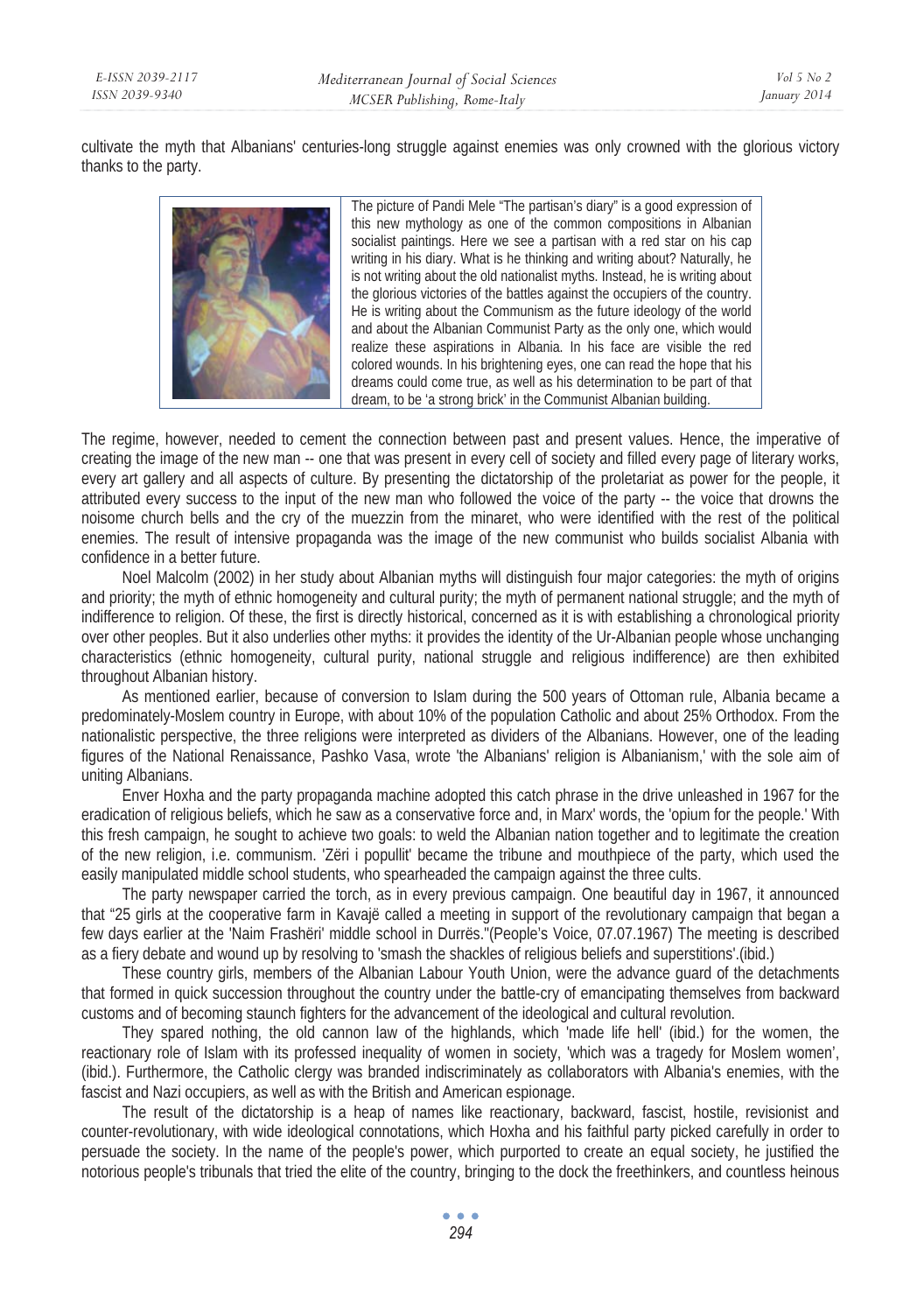crimes committed after they captured state power. In the name of the dictatorship of the proletariat, they played with Weakness of Albanians: the undying dream of a free and independent state.

The media lived up to its reputation, spreading totalitarian propaganda, falsehood, and fabrications -- effective tools of indoctrinating the masses. Generations were taught to utter the name of the party in the same way as one utters the name of God. By the same token, people were supposed to cope with any hardship because the party -- a caring mother or a god-like father figure if you like -- was always there to give them guidance, support and strength. It ended up by building an idol capable of making rain and shine, a figurehead that personified the sacrosanct trinity: motherland, the cherished dream of freedom, and the essence of existence. The hero of the Chinese Cultural Revolution, the good soldier Lei Pheng, had the Albanian counterpart with Garo from Durrës and his mother, Anushe, "who spent months working as volunteers in various construction sites for the building of socialist Albania," (Youth Voice,1968). Shkurte Vata also, was the 16-year old girl that remained trapped in a landslide and died in an accident while working as a volunteer in a railroad project and her father took her place, always inspired by the party's teachings.

A significant interview with Anushe:

*Q: "Can you explain what made your small family embrace this difficult path?"* 

*A: "A parent, a mother in particular, knows how precious one's child is. However, I put the party above my son because everything I have, including my son, I owe them to the party. It raised and schooled my son. Therefore, I feel I owe it to the party to instill in him the teachings of the party and Comrade Enver, to make him strong in the face of hardships. I*  want my son to be a true revolutionary. When I heard of the heroic death of Shkurte and the worthy decision of her father, we, mother and son, decided to step in and fill the place of the 15-year-old communist girl"(ibid.)

These were the new heroes of socialist Albania, who fit perfectly into Verdery's definition of myths, which, in their capacity as sacred narratives embodying idealized representations of a collective past, present or future, can serve power seekers. They unite the individual with the group through the power of emotional attachment – they create feelings of, as well as moral justification for, belonging, pride, fellowership – and, for the same reason, define exclusion, the 'traitor', the other. When myths become politically controlled, there is little space for deviant thought - dissenters and freethinkers belonged behind bars. (cit. in Schvander Sievers, 2002)

Communist and non-Communist Albanians perceived and interpreted differently this new mythology. The Communist ones accepted blindly this reality. Instead, the non-Communists faced two choices; a part of them admitted in silence. The bravest that dared to resist and oppose openly the communist ideology were imprisoned or condemned with death. The same destiny accompanied their families also.

# **4. Conclusion**

Nowadays is well-known the central role of media as channels of communication and mediation between different structures, organizations, groups, and cultures in society, and how they provide the cultural environment from which common identities and solidarities can be constructed. According again to Katz, "the long term impact of mass communication will be in fostering or weakening national identities, promoting or undermining integration into political systems, supplanting or supporting intermediary agencies, reviving or revising collective memory, and supporting or retarding social change."(Liebes and Curran, 1998, p.18)

 In this respect, Albanian media of the communist regime, handing out a political action with political consequences, established itself as a national identity maker by focusing on those symbolic spaces of common meanings, values, beliefs and identities that make the people think and feel they belong to a collective cultural and political community, to a nation.

### **References**

Agolli, Dritëro., 1987, *Jeta në Letersi* [Life in literature], Tiranë; Shtëpia botuese 'Naim Frashëri'

Akademia e Shkencave, Instituti i Gjuhësisë dhe i Letërsisë [Science's Academy, Institute of Linguistics and Literature], 1996, *Letërsia si e tillë [ Literature as it is],* Tiranë: Toena.

Alexander, Jeffrey C. & Jacobs, Ronald N., 1998 'Mass communication, ritual and civil society' in Liebes, Tamar and Curran, James. (eds),1998, *Media, Ritual and Identity*, London and New York: Routledge

Babuna, Aydin, 2003, 'Albanian national identity and Islam in the post-communist era' in http://www.sam.gov.tr/perceptions/Volume8 /September- November2003/Ayd%C4%B1nBabuna2Dec2003.pdf, accessed

Boswell, David & Evans, Jessica., (eds), 2000, *Representing the nation: A reader*, London: Routledge.